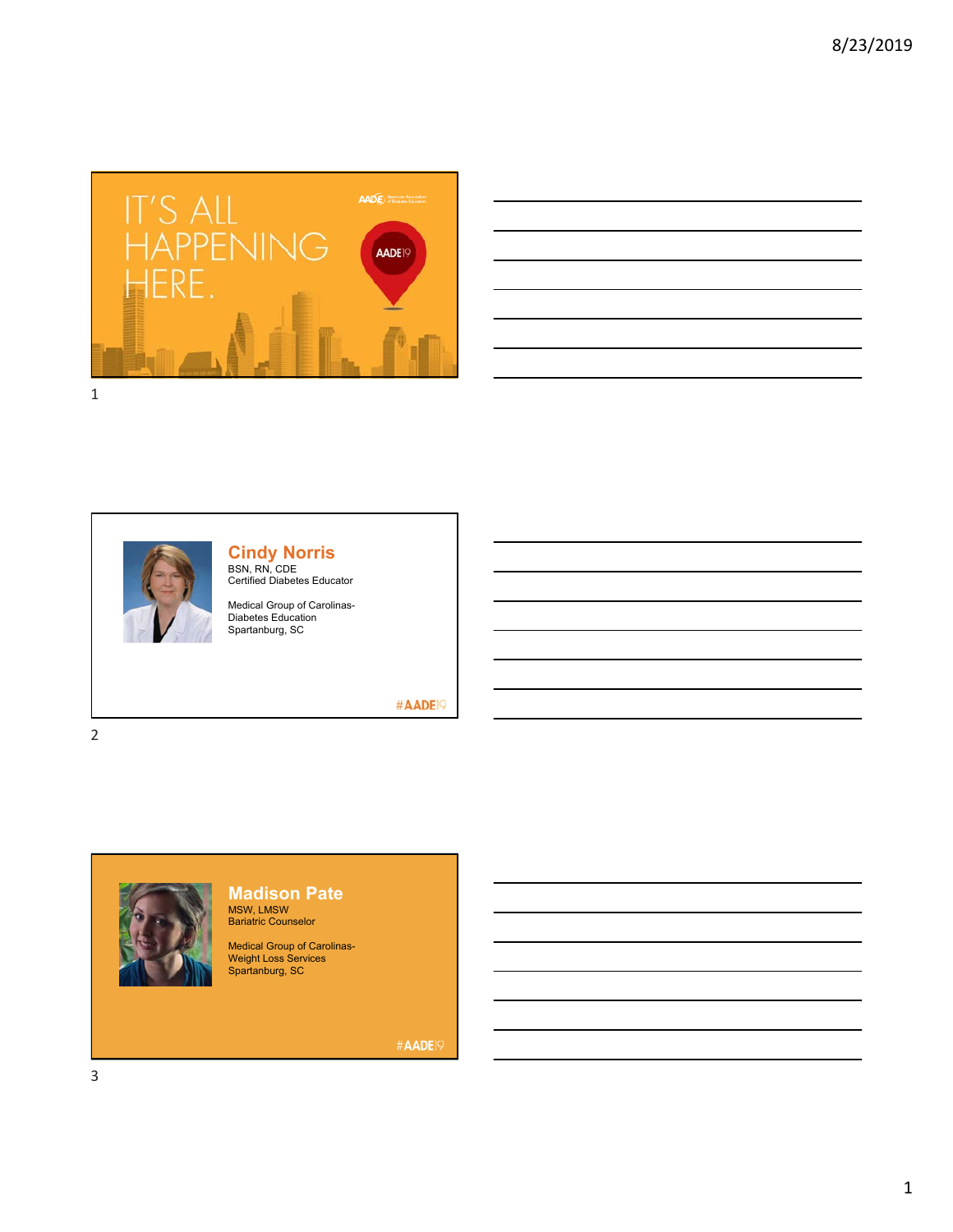### **Disclosure to Participants**

- Notice of Requirements For Successful Completion
- Please refer to learning goals and objectives Learners must attend the full activity and complete the evaluation in order to claim continuing education credit/hours
- No Conflict of Interest (COI) or Financial Relationship Disclosures
- Non-Endorsement of Products:
- Accredited status does not imply endorsement by AADE, ANCC, ACPE or CDR of any commercial products displayed in conjunction with this educational activity • Off-Label Use:
	- Participants will be notified by speakers to any product used for a purpose other than for which it was approved by the Food and Drug Administration.

#AADE<sup>19</sup>

4

### **Goals and Objectives**

- Provide strategies to effectively teach the NDPP and facilitate group engagement
- Demonstrate hands on activities that inspire engagement at sessions
- Provide information on what to expect at each stage of the NDPP process

#AADE<sup>19</sup>

5

**Prevent T2: One Session at a Time**

#AADE<sup>19</sup>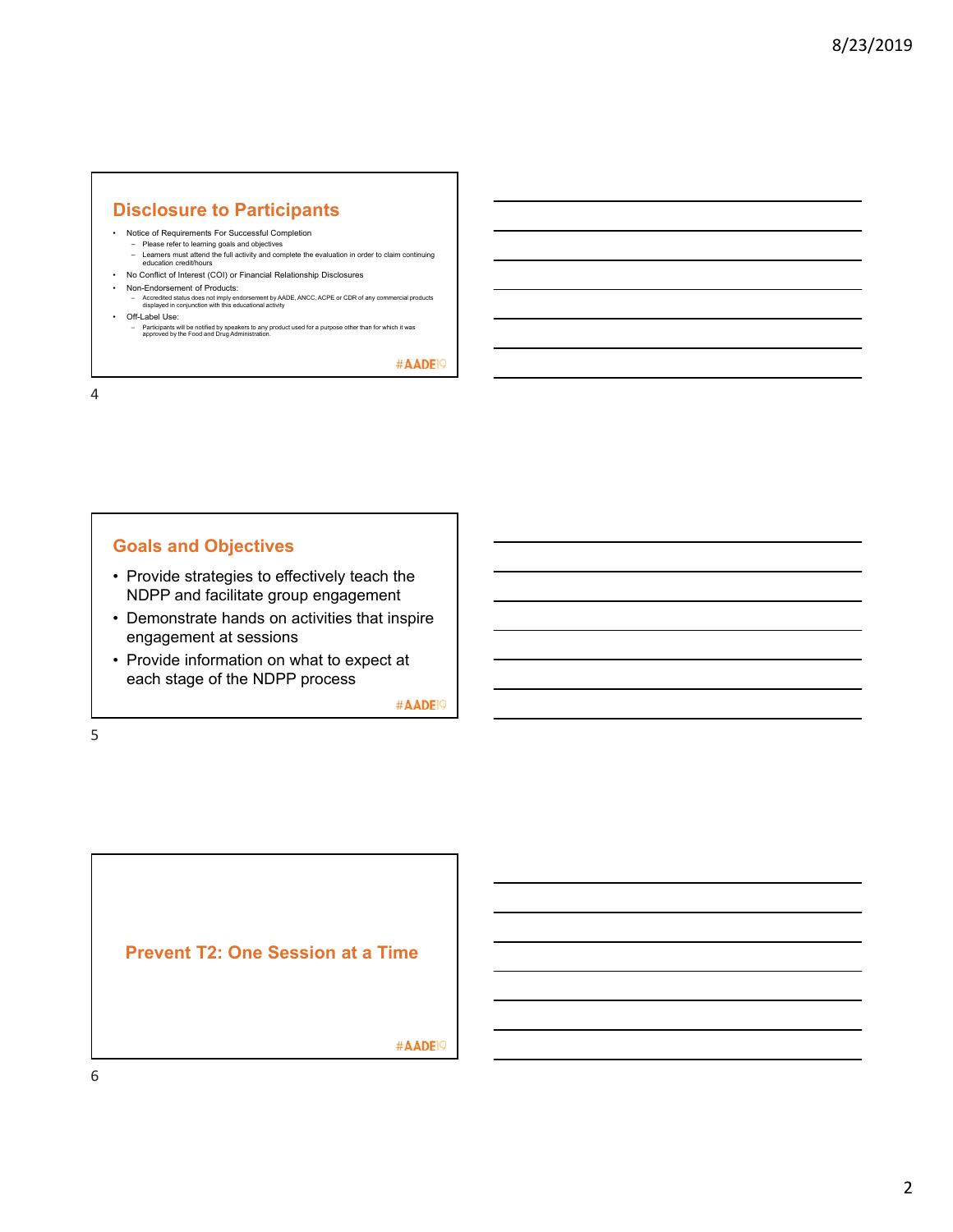## **Session Zero**

- Having multiple informational sessions will set you up for success
	- Understand why the program works
	- Testimonial videos of past participants
	- Explanation of requirements for class
	- Readiness Assessments

#AADE<sup>19</sup>



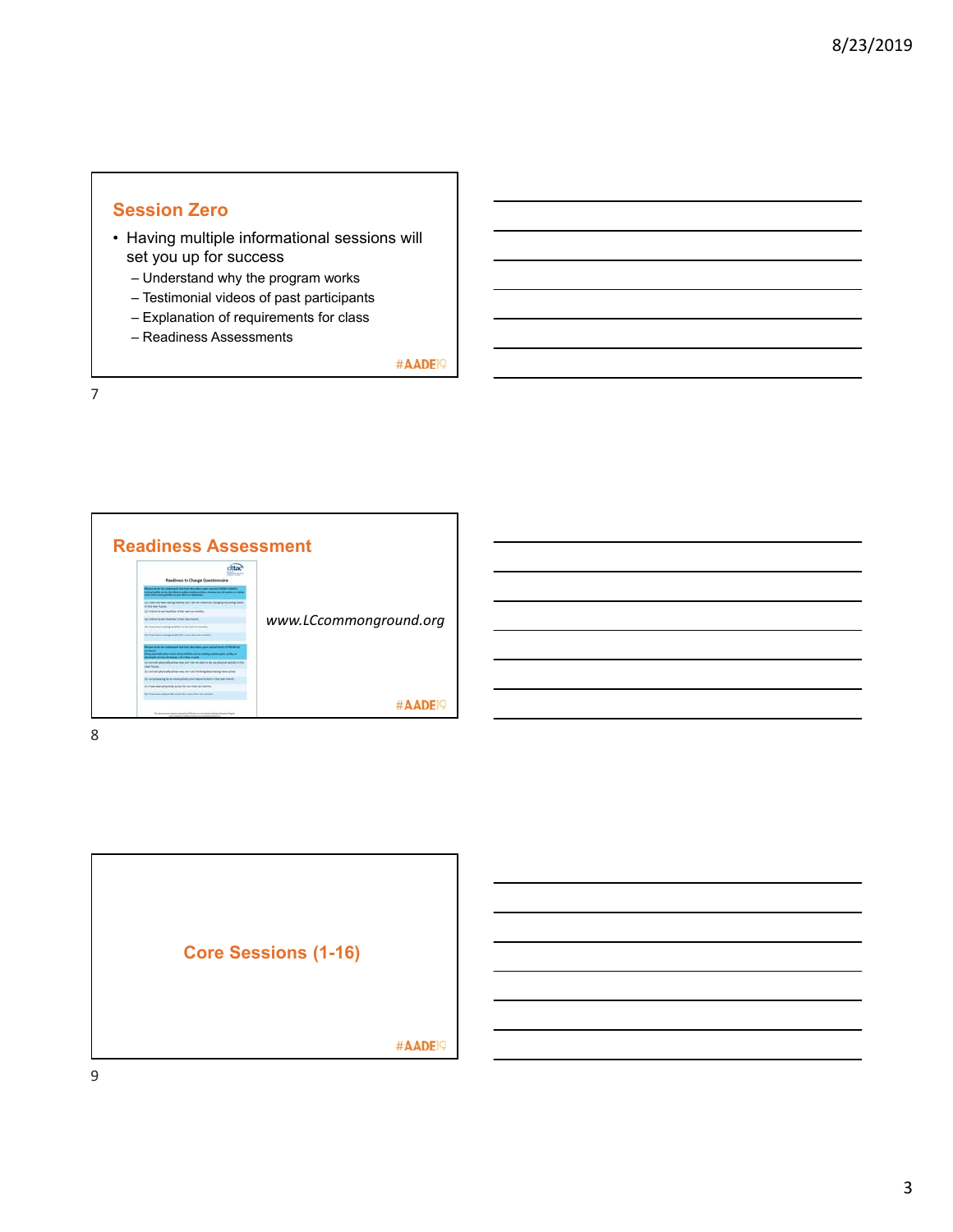• Introduction

‐ Program Goals and Structure

‐ Basics of Type 2 Diabetes

‐ Meeting Guidelines



#AADE<sup>19</sup>

10

## **Activity & Tools**

– Icebreaker

- Sign Contract
- Bookbag & Notebook
- Welcome Sign & Guidelines



#AADE<sup>19</sup>

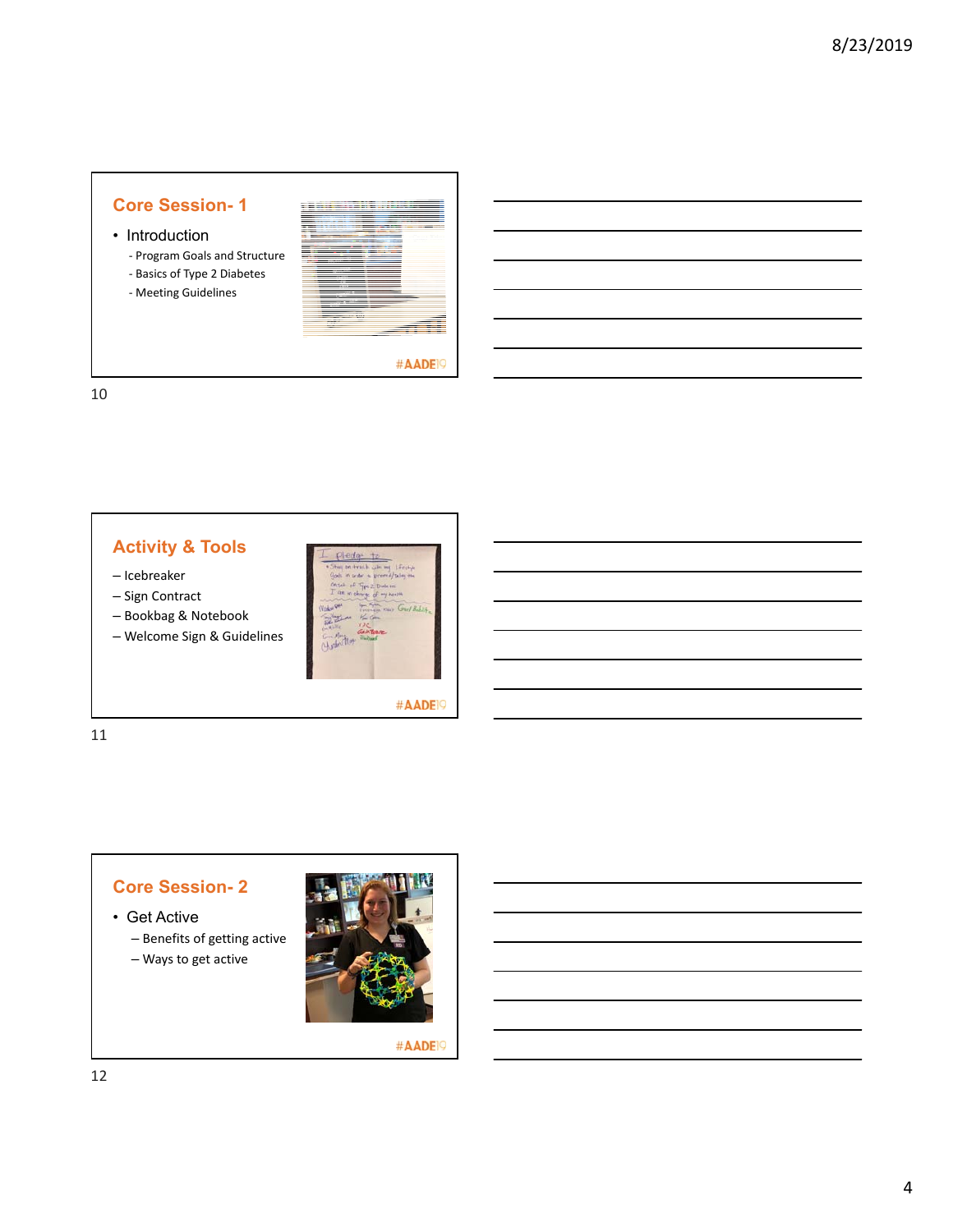- ‐ March in place
- ‐ Talk test
- ‐ Red exercise band



#AADE<sup>19</sup>

13



- Track your activity – The purpose of tracking
	- How to track your activity



#AADE<sup>19</sup>

14



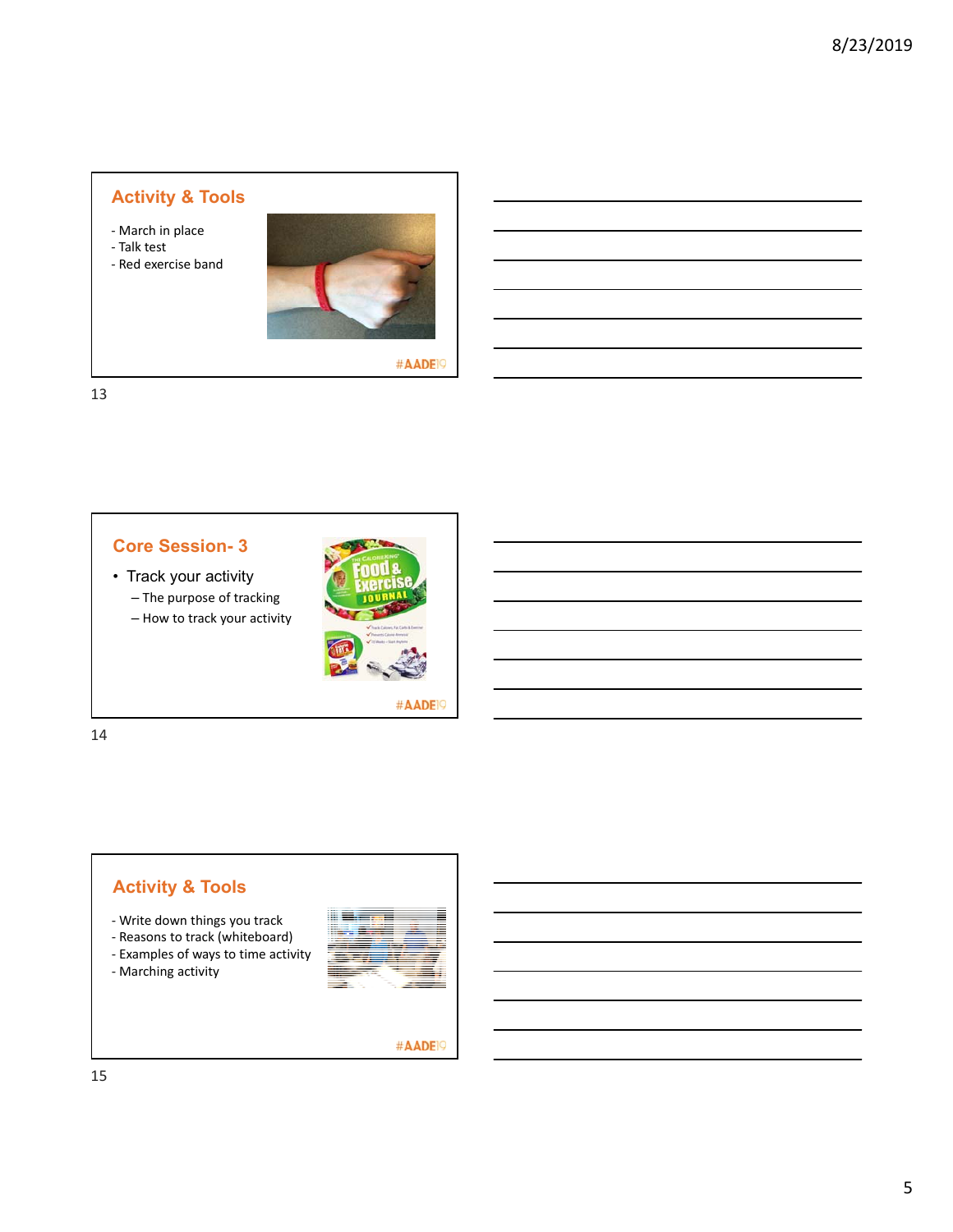- Eat Well
	- How to eat well
	- How to build a healthy meal
	- Items in each food group



#AADE<sup>19</sup>

16



#AADE<sup>19</sup>

17

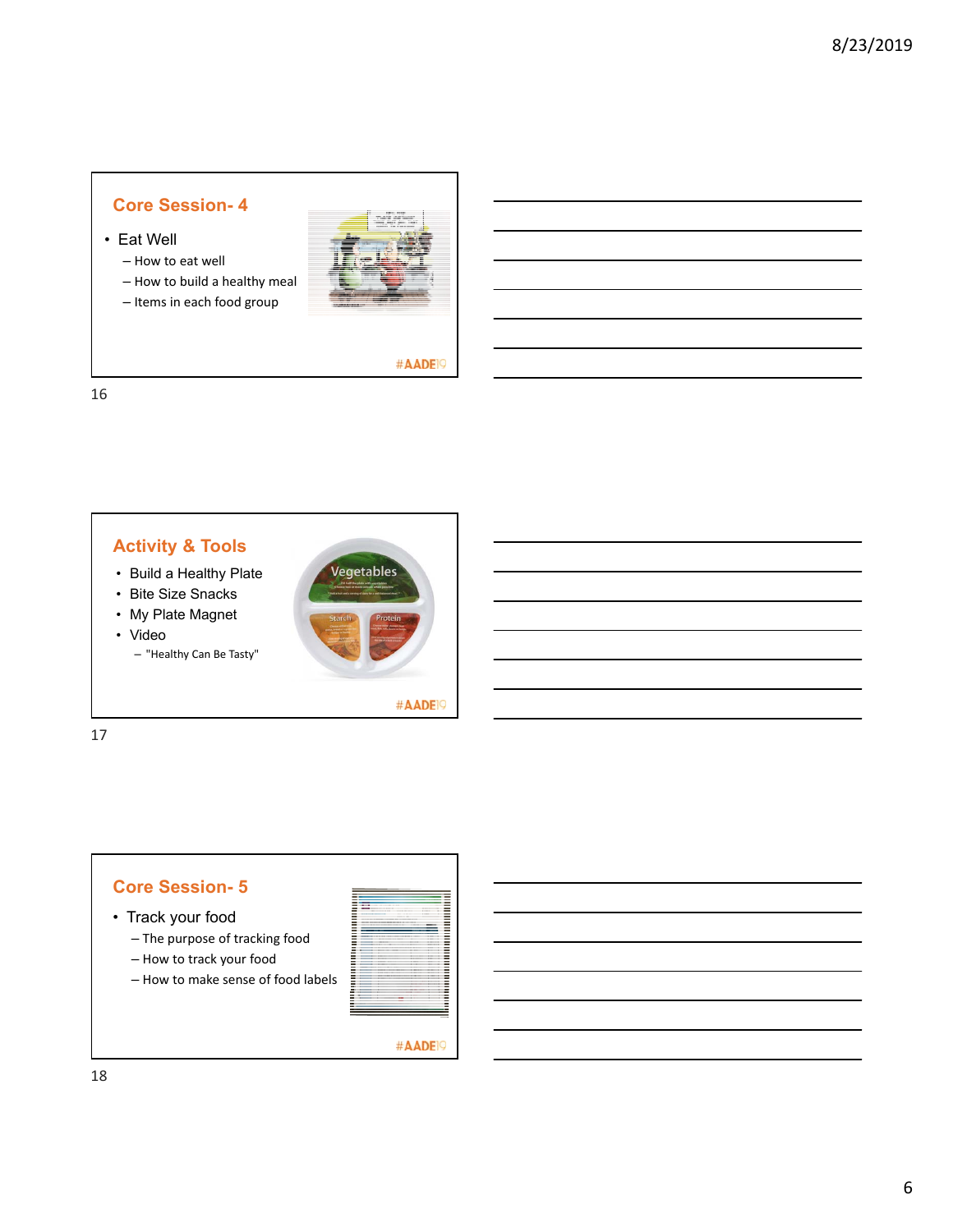- Demonstrate Measuring Foods
- Measuring Cups & Spoons
- Food Scale Raffle



#AADE<sup>19</sup>

19

### **Core Session- 6**

- Get more active
	- The purpose of getting more active
	- Some ways to get more active
	- How to track more details about fitness

#AADE<sup>19</sup>

20

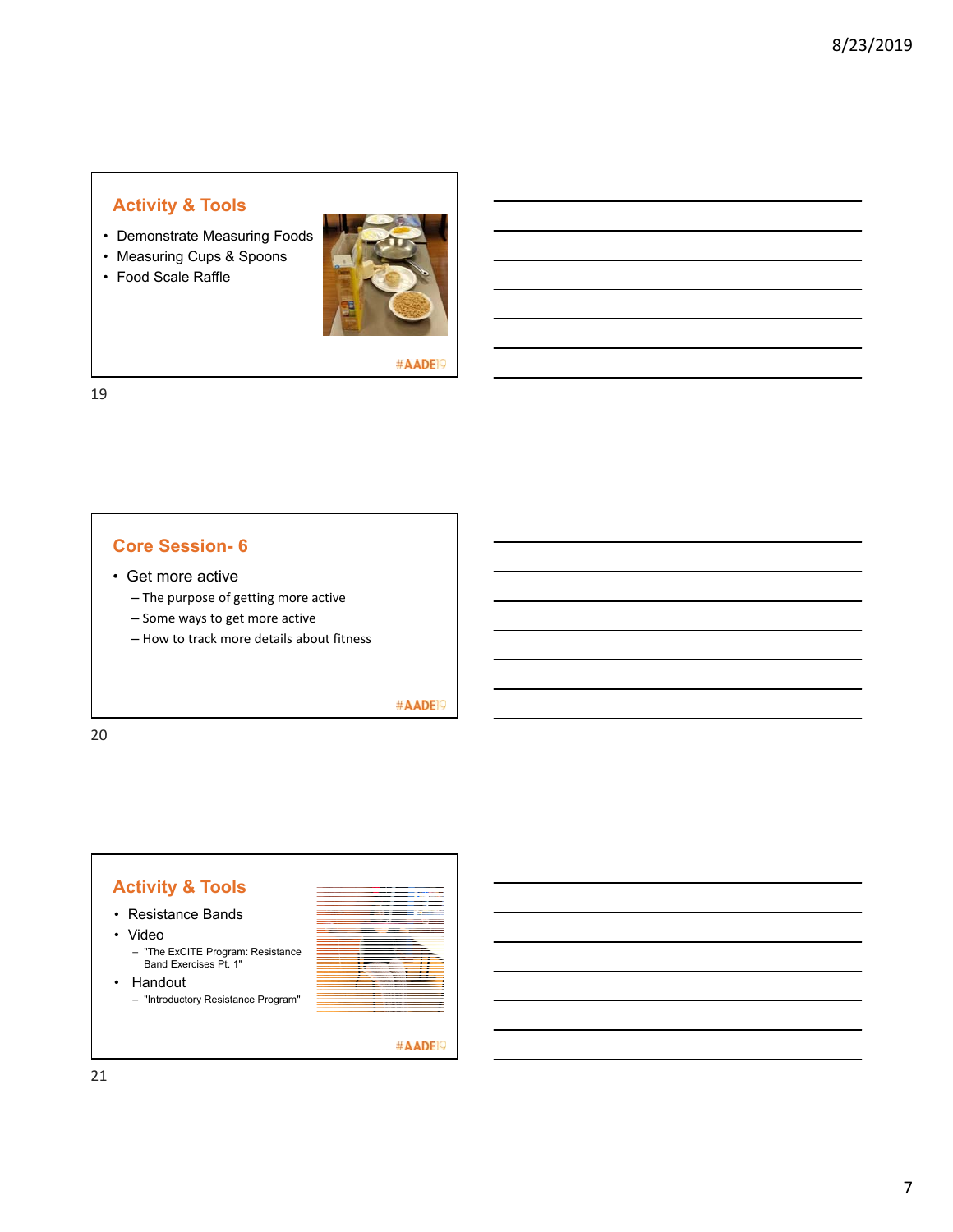- Burn more calories than you take in
	- The link between calories and weight
	- How to track the calories you take in
	- How to track the calories you burn
	- How to burn more calories than you take in

#AADE<sup>19</sup>

22

## **Activity & Tools**

- Balance Scale Demo
- Calorie Count Formula
- "Calorie King" Book



#AADE<sup>19</sup>

23

## **Core Session- 8**

- Shop and Cook
	- Healthy food
	- How to shop for healthy food
	- How to cook healthy food

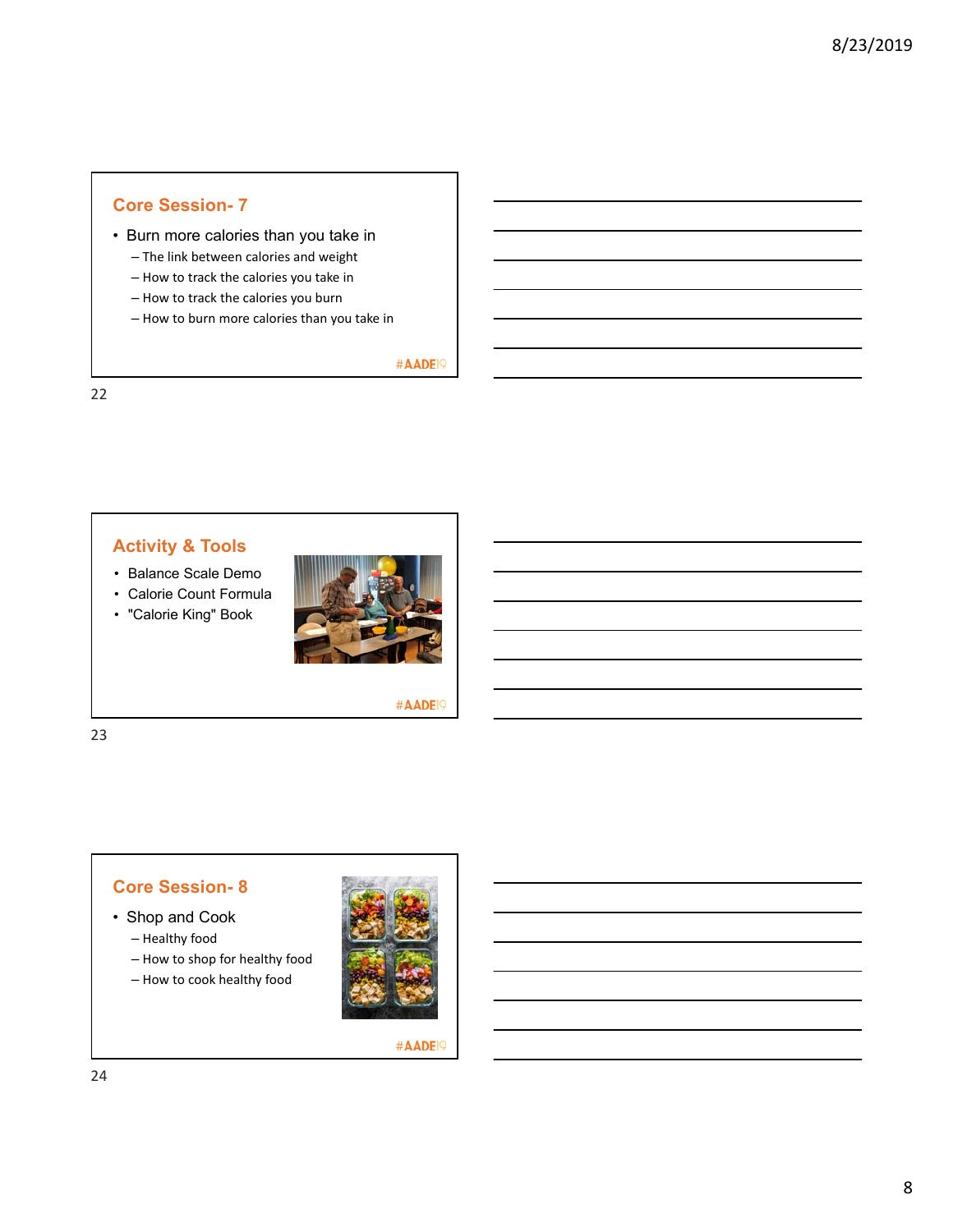- Grocery Store Flyers
- Meal Planning & Prepping
- Videos
	- "Make It Good, Make It Fast"
	- "Budget‐Stretching Healthy Meals"



#AADE<sup>19</sup>

25

#### **Core Session- 9**

- Manage Stress
	- Some causes of stress
	- The link between stress and type 2 diabetes
	- Some ways to reduce stress
	- Some healthy ways to cope with stress

#AADE<sup>19</sup>

26

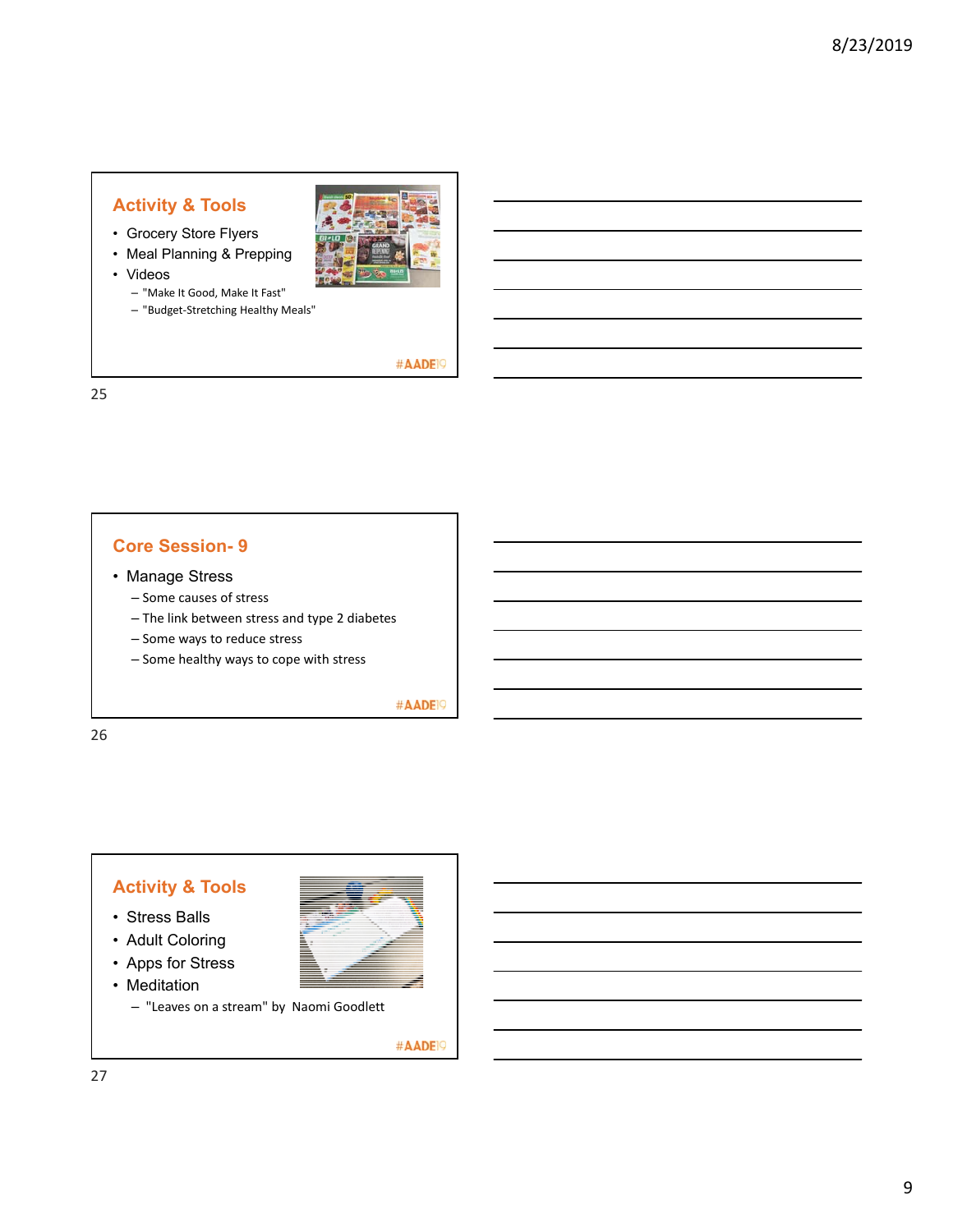



28

### **Core Session- 10**

- Find time for fitness
	- Some benefits of being active
	- The challenge of fitting in fitness
	- How to find time for fitness



#AADE<sup>19</sup>

29

# **Activity & Tools**

- Fitness Apps & Trackers
- Handout
	- "100 Ways To Add 2,000 Steps"
- Re-think Your Drink

|         |                    |        | _____ |
|---------|--------------------|--------|-------|
|         |                    |        |       |
|         |                    |        |       |
|         |                    |        |       |
|         |                    |        |       |
|         |                    |        |       |
|         |                    |        |       |
|         |                    |        |       |
|         |                    |        |       |
|         |                    |        |       |
|         | __________________ |        |       |
| ___     |                    |        |       |
|         |                    |        |       |
|         |                    |        |       |
|         |                    |        |       |
|         |                    |        |       |
| _______ |                    |        |       |
|         |                    |        |       |
|         |                    |        | _     |
|         |                    |        |       |
| ___     |                    |        |       |
| ____    |                    | _____  |       |
|         |                    | ____   |       |
|         |                    | ------ |       |
| _______ |                    |        |       |
|         | ____               |        |       |
|         |                    |        |       |
|         |                    |        |       |
|         |                    | $\sim$ |       |
|         |                    |        |       |
|         |                    |        |       |
|         |                    |        |       |
|         |                    |        |       |
|         |                    |        |       |
|         |                    |        |       |
|         |                    |        |       |

#AADE<sup>19</sup>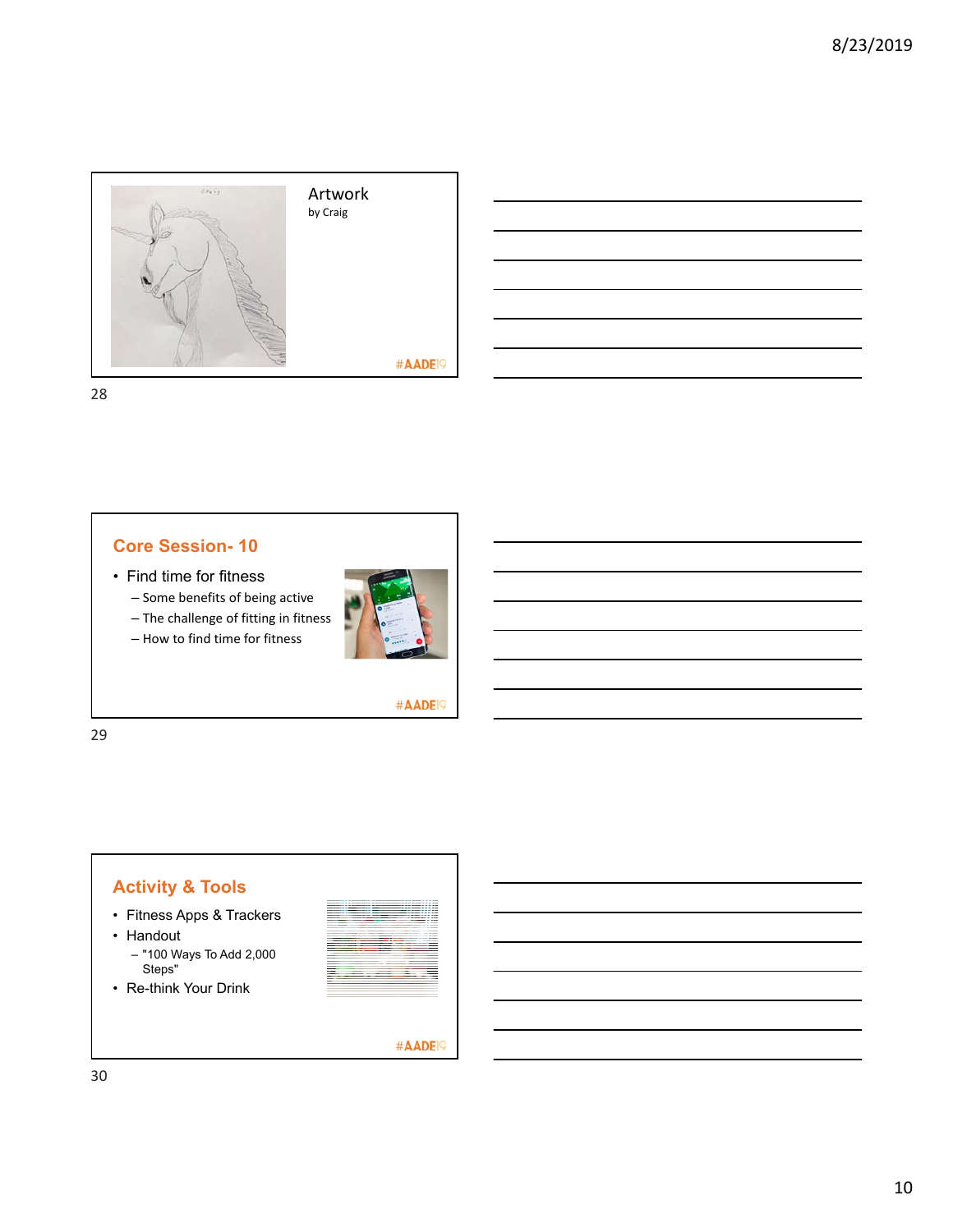### • Cope with triggers

- Unhealthy food triggers and ways to cope
- Unhealthy eating triggers and ways to cope
- Triggers of sitting still and ways to cope with them

#AADE<sup>19</sup>

31

## **Activity & Tools**

• Write down triggers and ways to cope (whiteboard) • Video

> – "Healthy Eating 101" by DocMikeEvans





32



- Keep your heart healthy – Why heart health matters
	- How to keep your heart healthy
	- How to be heart smart about fats

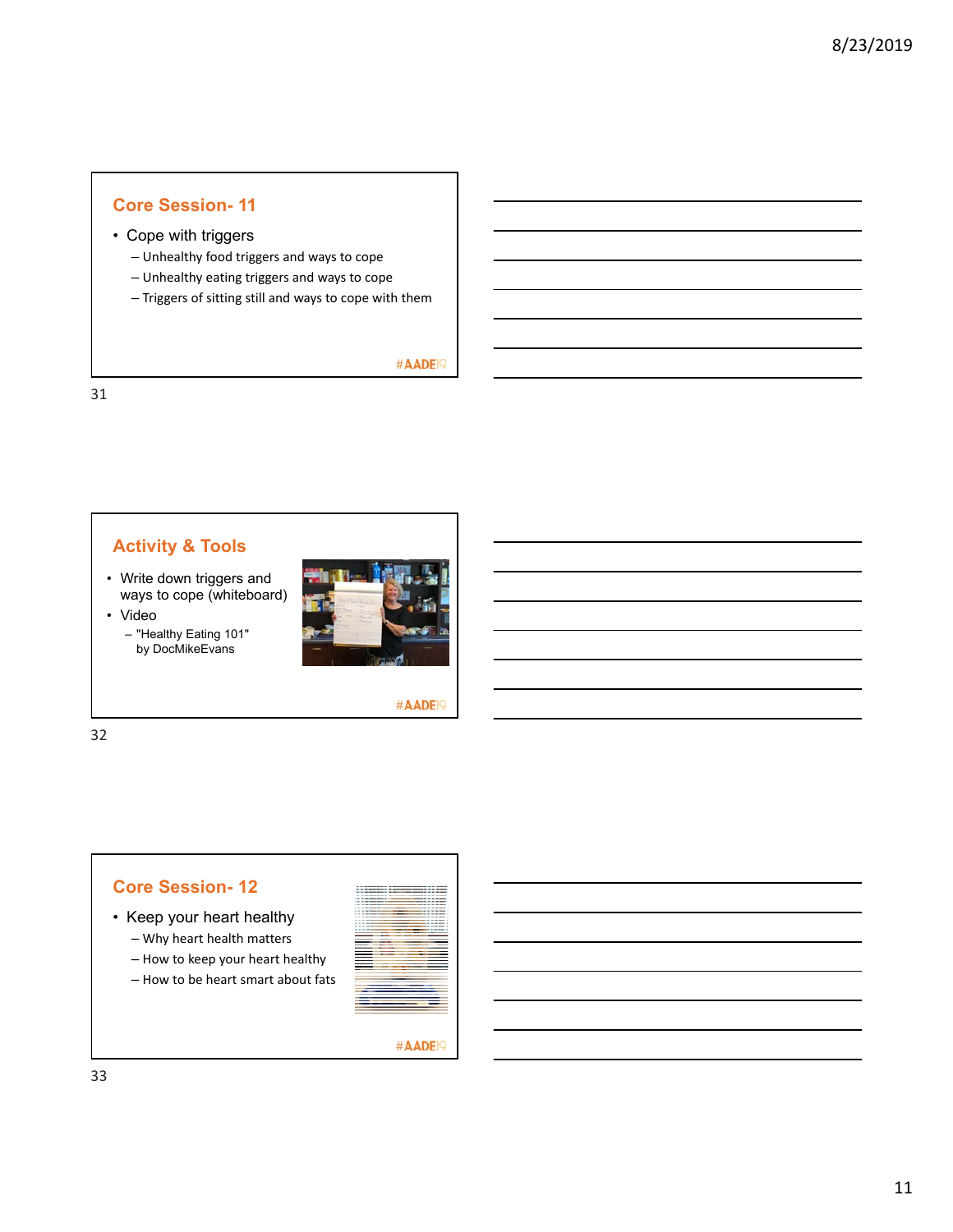- Fat Models
- Fat Tubes
- Handout – "Choose Healthy Fats"



#AADE<sup>19</sup>

34

## **Core Session- 13**

- Take charge of your thoughts
	- The difference between harmful and helpful thoughts
	- How to replace harmful thoughts with helpful thoughts

#AADE<sup>19</sup>

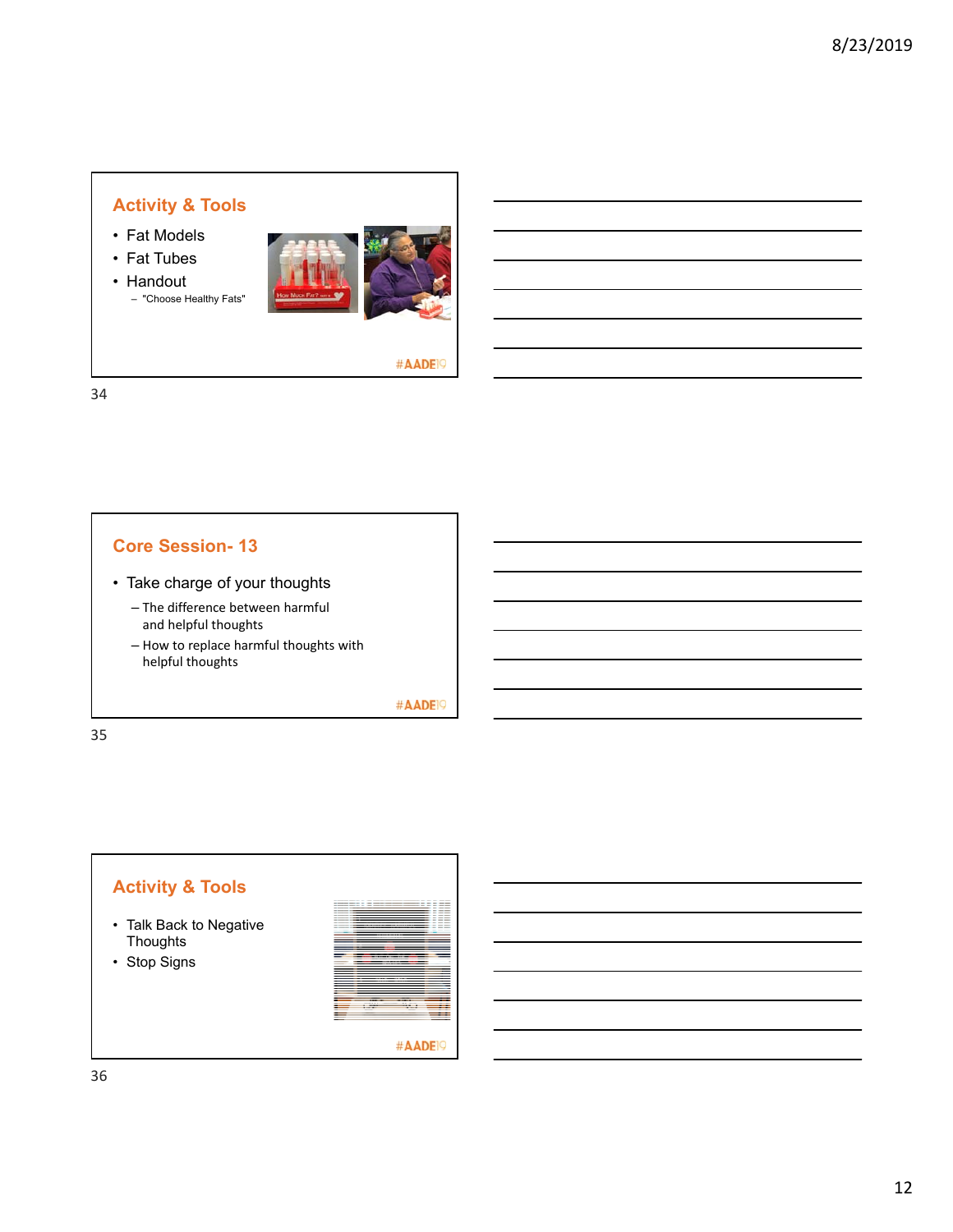### • Get Support

- How to get support from:
	- Family, Friends & Coworkers
	- Groups, Classes & Clubs
	- Professionals

#AADE<sup>19</sup>

37

## **Activity & Tools**

- Write down ways to get support
	- Ways that hinder
	- Ways that support
- Have participants write down who they get support from

|     | ____                     |
|-----|--------------------------|
|     |                          |
|     |                          |
|     |                          |
|     |                          |
|     |                          |
|     | ٠                        |
|     | ۰                        |
|     |                          |
|     |                          |
|     | ۰                        |
|     |                          |
|     |                          |
|     | ۰                        |
|     |                          |
| . . | ۰                        |
| -   | $\overline{\phantom{a}}$ |
|     | <b>STATISTICS</b>        |
|     | _____                    |
|     |                          |
|     | $\overline{\phantom{a}}$ |
| ۰   | _____                    |
|     | ----                     |
|     |                          |
|     | -----                    |
|     | ____                     |
|     | _____                    |
|     | ___                      |
|     |                          |
|     |                          |
|     |                          |
|     |                          |
|     |                          |
| -   |                          |
|     |                          |
|     |                          |
|     |                          |
|     |                          |
|     |                          |
|     |                          |
|     |                          |
| ٠   |                          |
| ۰   |                          |
|     |                          |
|     |                          |
|     |                          |
|     |                          |
|     |                          |

#AADE<sup>19</sup>

38

### **Core Session- 15**

- Eat well away from home
	- Challenges of eating well at restaurants and social events
	- Plan for and cope with these challenges

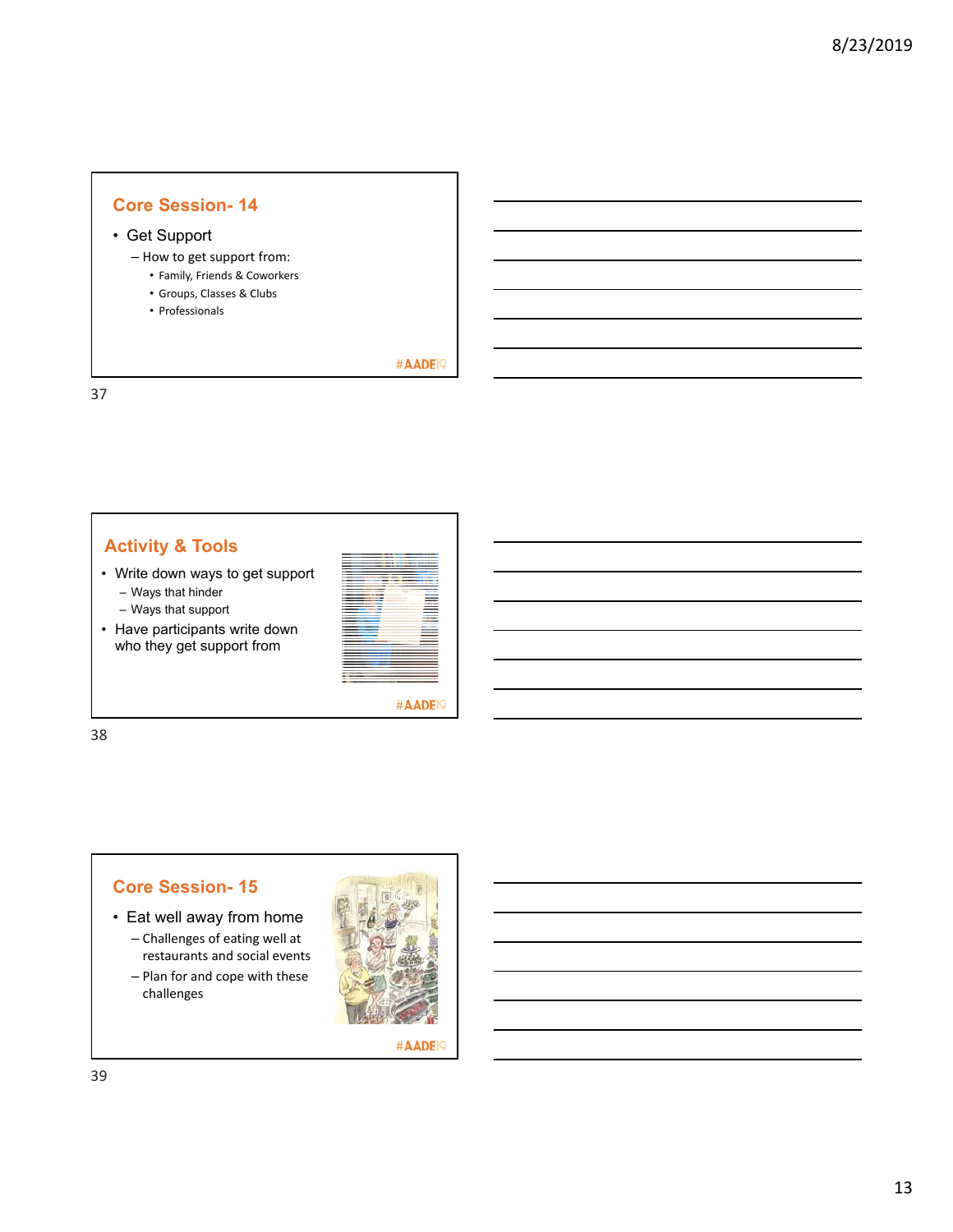







#AADE<sup>19</sup>

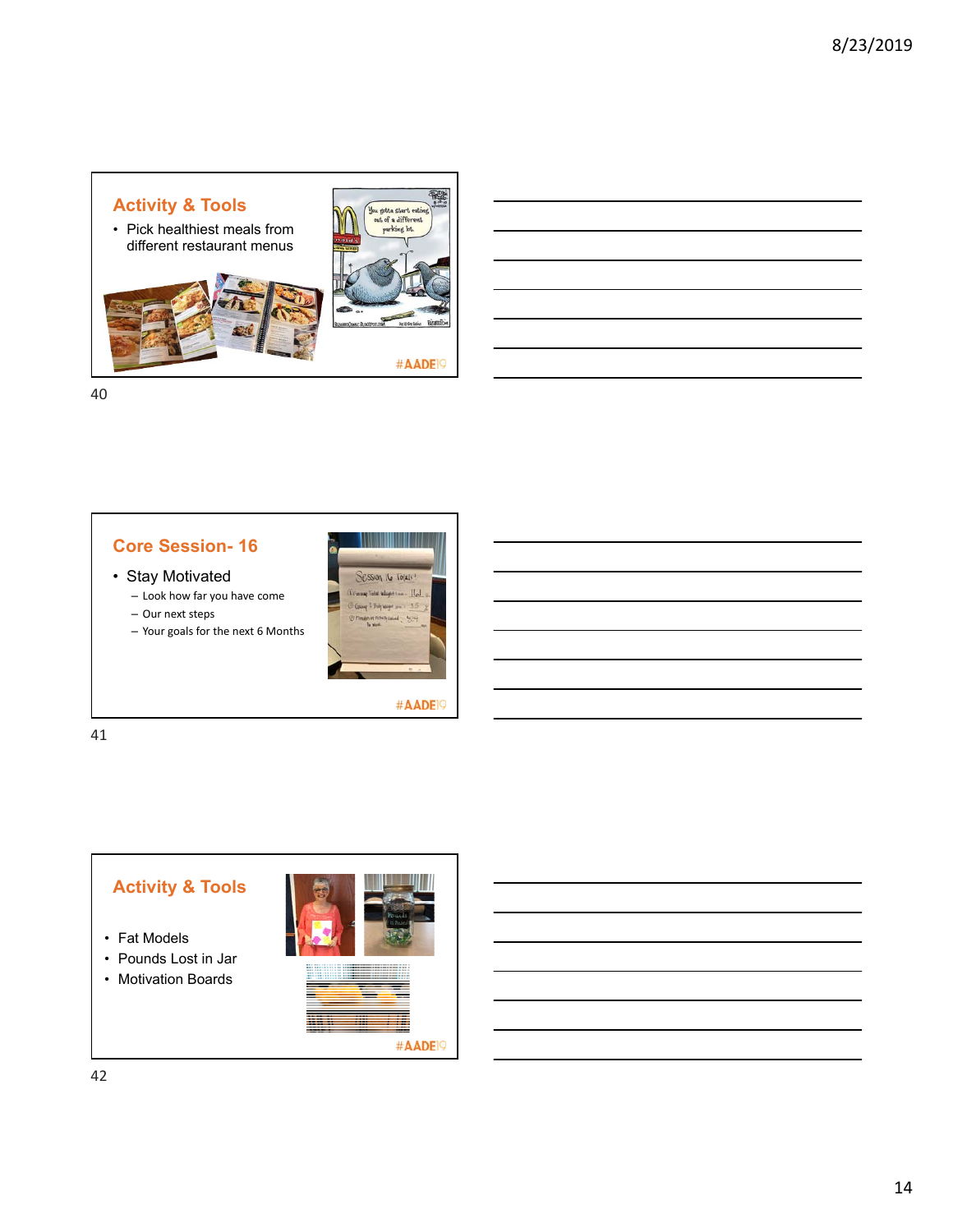- Motivation Box
- 3 Questions:
	- Why are you on this journey?
	- Why is it important to you?
	- How will you carry this forward to the next improvement?



#AADE<sup>19</sup>



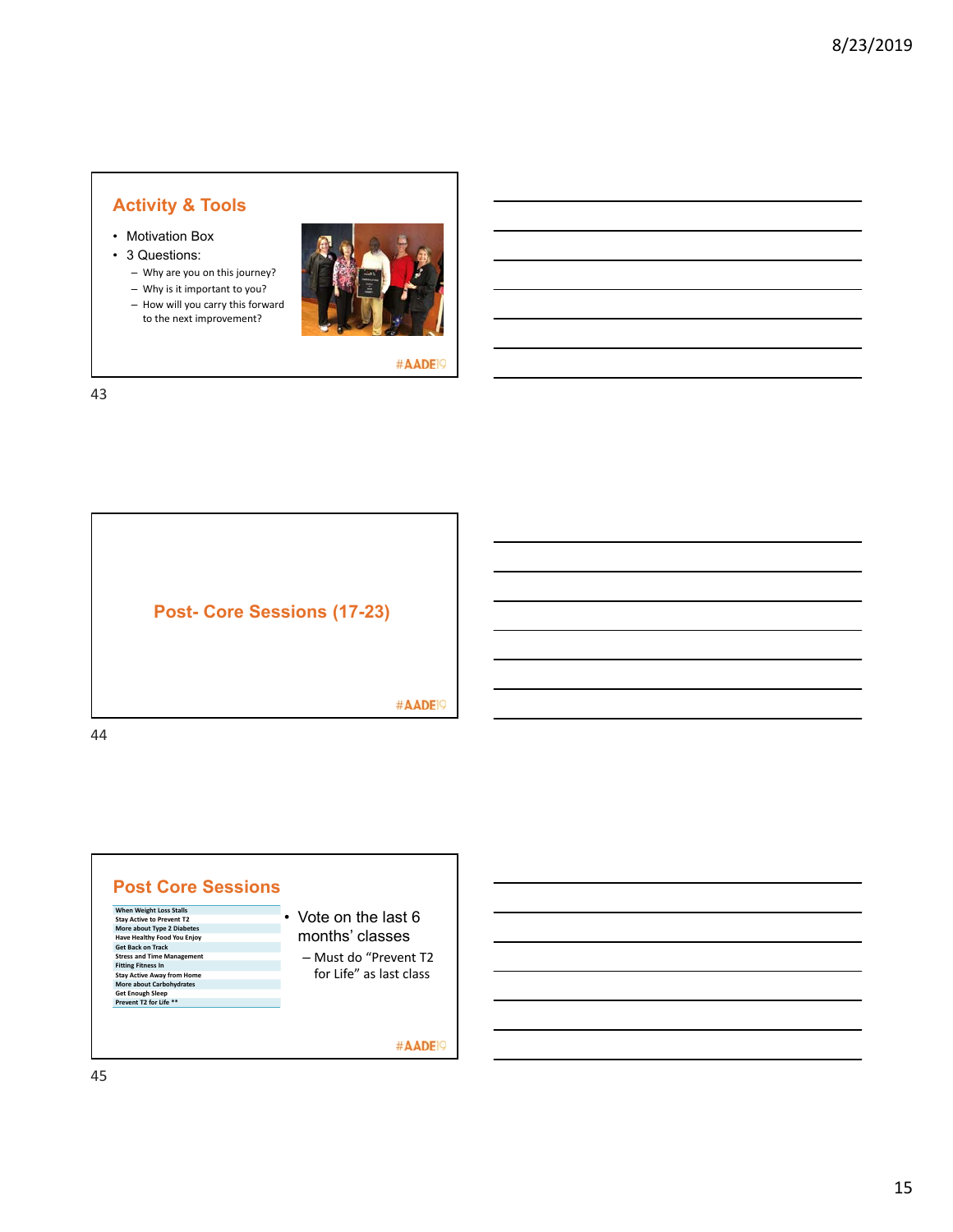### **Post Core- Termination**

- Graduation Party/ Prevent T2 For Life
- Decorate
- Hand Out Diplomas
- Gift Cards- Best Attendance & Most Weight Lost

#AADE<sup>19</sup>

46



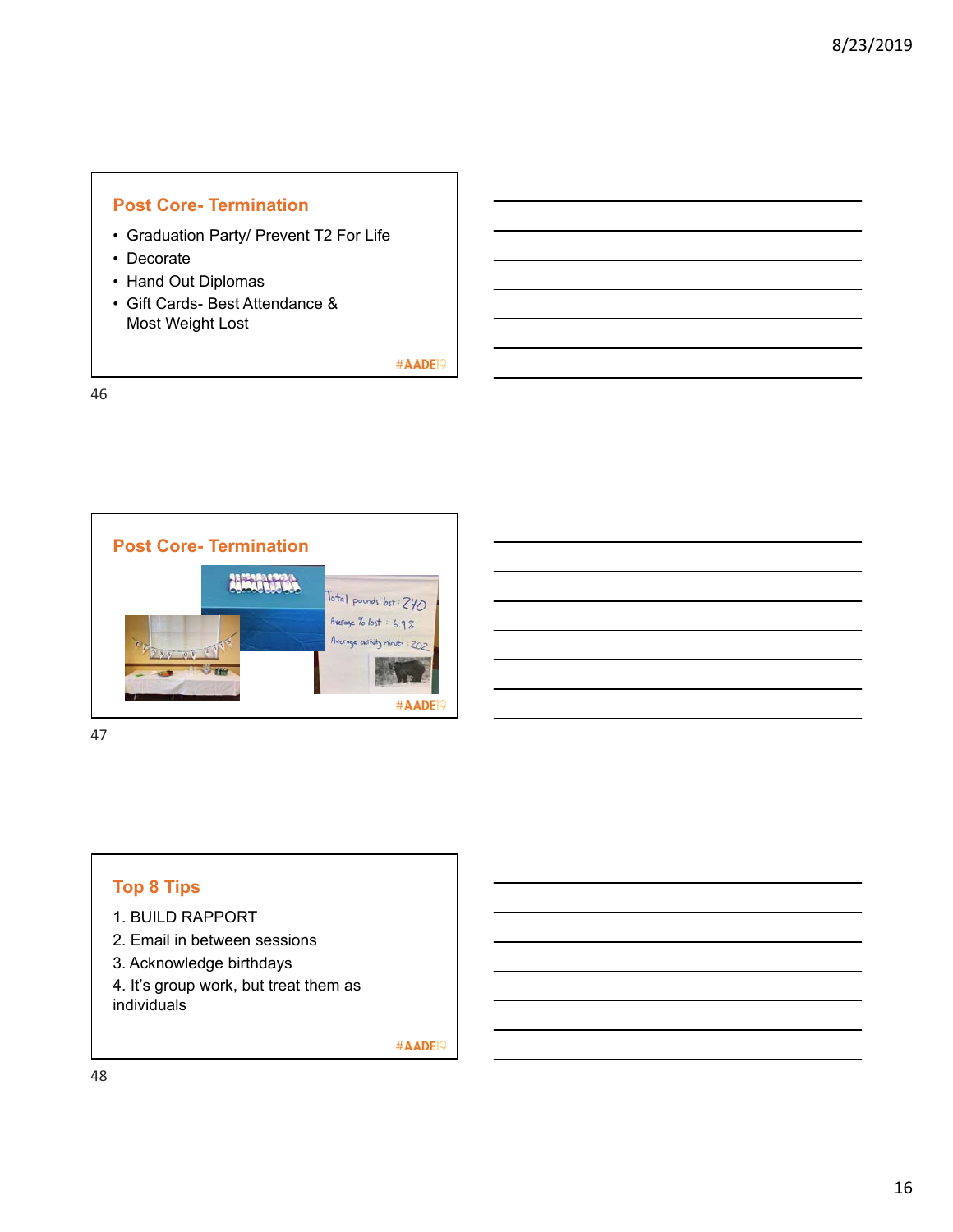## **Top 8 Tips**

- 5. You are the facilitator, not the teacher
- 6. Action Plans- encourage self-determination
- 7. Stress the importance of tracking
- 8. Take up the food and activity logs

#AADE<sup>19</sup>

49